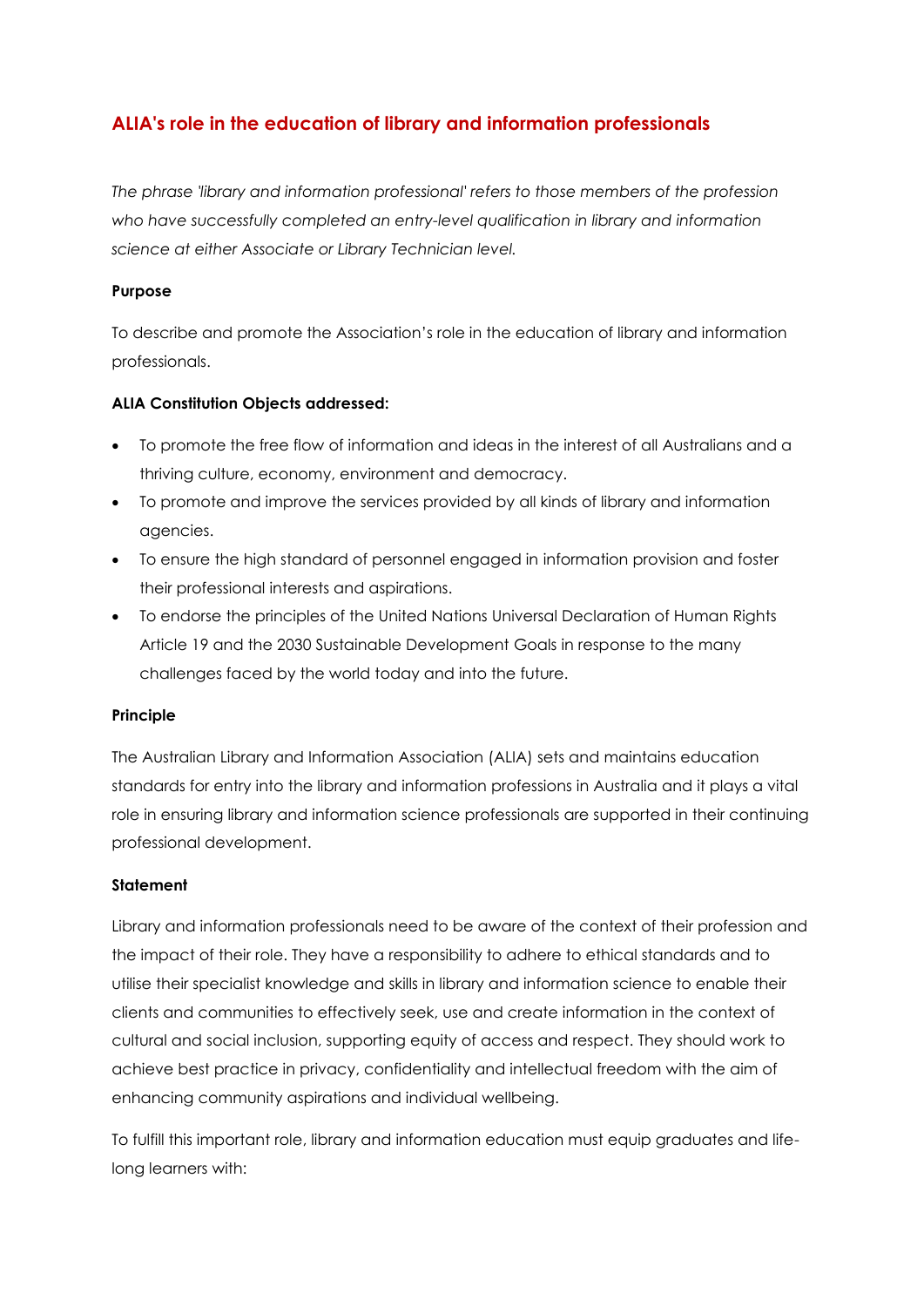- the core knowledge, skills and generic attributes to deliver the highest-quality library and information services;
- current digital and technical skills;
- evidence-based practitioner research that underpins knowledge development;
- an understanding of the importance of advocacy, information and digital literacies;
- an understanding of management competencies;
- the skills to promote and defend the ethical values and importance of library and information services to the community;
- an understanding and appreciation of the information and learning needs of community members of library and information services;
- an understanding of the characteristics of the dynamic environment in which they and their community members participate;
- an understanding of the sector and its importance to the nation so they can contribute to the ongoing development and improvement of the profession;
- an appreciation of the historical and cultural background which has formed the current information environment;
- an understanding of the unique role and cultural knowledge of the Traditional Owners of Country throughout Australia and recognition of their continuing connection to lands, waters, cultures and communities;
- an understanding of the importance of research activities within the profession to encourage the expansion and diversification of its knowledge base; and
- a commitment to lifelong learning and professional development undertaken in partnership with employers, educators and training providers;

ALIA has a responsibility as a standards and compliance body to ensure the available education courses are high-quality accredited programs, both as a basis for professional practice and as a means of ongoing professional development, and to foster forward looking and dynamic educational opportunities for library and information professionals. To this end, ALIA works collaboratively with educators, students, employers and training providers to promote and encourage continuous improvement in the education of library and information professionals, institutional support for library and information courses and the contribution of practitioner expertise to courses and for ongoing professional development.

ALIA recognises the leadership role that the Association plays amongst its regional neighbours, and to this end ALIA supports regional, Asia, Pacific and Oceania information and library science education.